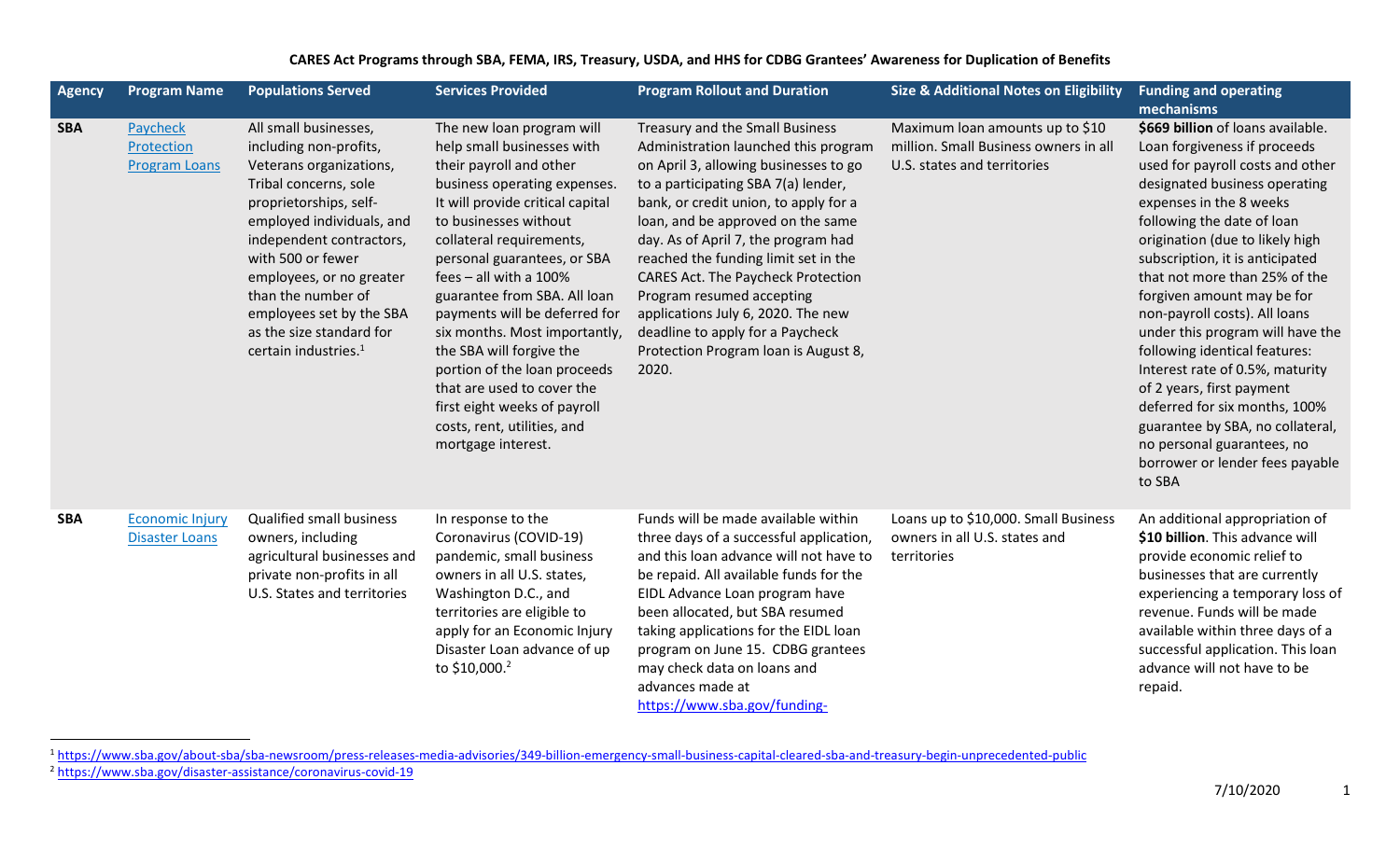| <b>Agency</b> | <b>Program Name</b>            | <b>Populations Served</b>                                                                                                | <b>Services Provided</b>                                                                                                                                                                                                                                                       | <b>Program Rollout and Duration</b>                                                                                                                                                                                                                                        | <b>Size &amp; Additional Notes on Eligibility</b>                                                                                                                                                                                               | <b>Funding and operating</b><br>mechanisms                                                                                                                                                                                                                                                                                                                                                                                      |
|---------------|--------------------------------|--------------------------------------------------------------------------------------------------------------------------|--------------------------------------------------------------------------------------------------------------------------------------------------------------------------------------------------------------------------------------------------------------------------------|----------------------------------------------------------------------------------------------------------------------------------------------------------------------------------------------------------------------------------------------------------------------------|-------------------------------------------------------------------------------------------------------------------------------------------------------------------------------------------------------------------------------------------------|---------------------------------------------------------------------------------------------------------------------------------------------------------------------------------------------------------------------------------------------------------------------------------------------------------------------------------------------------------------------------------------------------------------------------------|
|               |                                |                                                                                                                          |                                                                                                                                                                                                                                                                                | programs/loans/coronavirus-relief-<br>options/economic-injury-disaster-<br>loans                                                                                                                                                                                           |                                                                                                                                                                                                                                                 |                                                                                                                                                                                                                                                                                                                                                                                                                                 |
| <b>SBA</b>    | <b>Express Bridge</b><br>Loans | Small Business owners in<br>all U.S. States and<br>territories                                                           | Express Bridge Loan Pilot<br>Program allows small<br>businesses who currently<br>have a business relationship<br>with an SBA Express Lender<br>to access up to \$25,000<br>quickly.                                                                                            | These loans can provide vital<br>economic support to small businesses<br>to help overcome the temporary loss<br>of revenue they are experiencing and<br>can be a term loans or used to bridge<br>the gap while applying for a direct<br>SBA Economic Injury Disaster Ioan. | Access up to \$25,000 quickly.                                                                                                                                                                                                                  | If a small business has an urgent<br>need for cash while waiting for<br>decision and disbursement on<br>an Economic Injury Disaster<br>Loan, they may qualify for an<br><b>SBA Express Disaster Bridge</b><br>Loan.                                                                                                                                                                                                             |
| <b>SBA</b>    | <b>Debt Relief</b><br>Program  | Small Business owners in<br>all U.S. States and<br>territories                                                           | As part of its debt relief<br>efforts, SBA will automatically<br>pay the principal, interest,<br>and fees for:<br>- current $7(a)$ , 504, and<br>microloans for a period of six<br>months, and<br>- new $7(a)$ , 504, and<br>microloans issued prior to<br>September 27, 2020. | For current SBA Serviced Disaster<br>(Home and Business) Loans: If your<br>disaster loan was in "regular<br>servicing" status on March 1, 2020,<br>the SBA is providing automatic<br>deferments through December 31,<br>2020.                                              |                                                                                                                                                                                                                                                 | Payment of applicable principal,<br>interest, and fees, or of loan<br>deferment, is automatic.                                                                                                                                                                                                                                                                                                                                  |
| <b>FEMA</b>   | <b>Disaster Relief</b><br>Fund | State and local<br>governments attempting to<br>mitigate against the spread<br>of COVID-19 and protect<br>public health. | FEMA can direct, coordinate,<br>manage, and fund eligible<br>response and recovery efforts<br>associated with COVID-19<br>that overwhelm State<br>resources pursuant to the<br>Robert T. Stafford Disaster<br><b>Relief and Emergency</b><br>Assistance Act. <sup>3</sup>      | Every 30 days the Administrator shall<br>provide the Committees on<br>Appropriations of the Senate and the<br>House both projected and actual costs<br>for funds provided.                                                                                                 | \$25 billion set aside for major<br>disasters declared pursuant to the<br>Stafford Act. The other \$15 billion<br>may be used for all purposes<br>authorized by FEMA under the<br>CARES Act. (The other \$5 billion<br>seems to be unmentioned) | \$45 billion to remain available<br>until expended. Through the<br>DRF, FEMA can fund authorized<br>Federal disaster support<br>activities as well as eligible<br>State, territorial, tribal, and local<br>actions, such as: (1) the repair<br>and restoration of qualifying<br>disaster-damaged public<br>infrastructure; (2) hazard<br>mitigation initiatives; (3)<br>financial assistance to eligible<br>disaster survivors. |

<sup>3</sup> <https://www.fema.gov/disasters/stafford-act>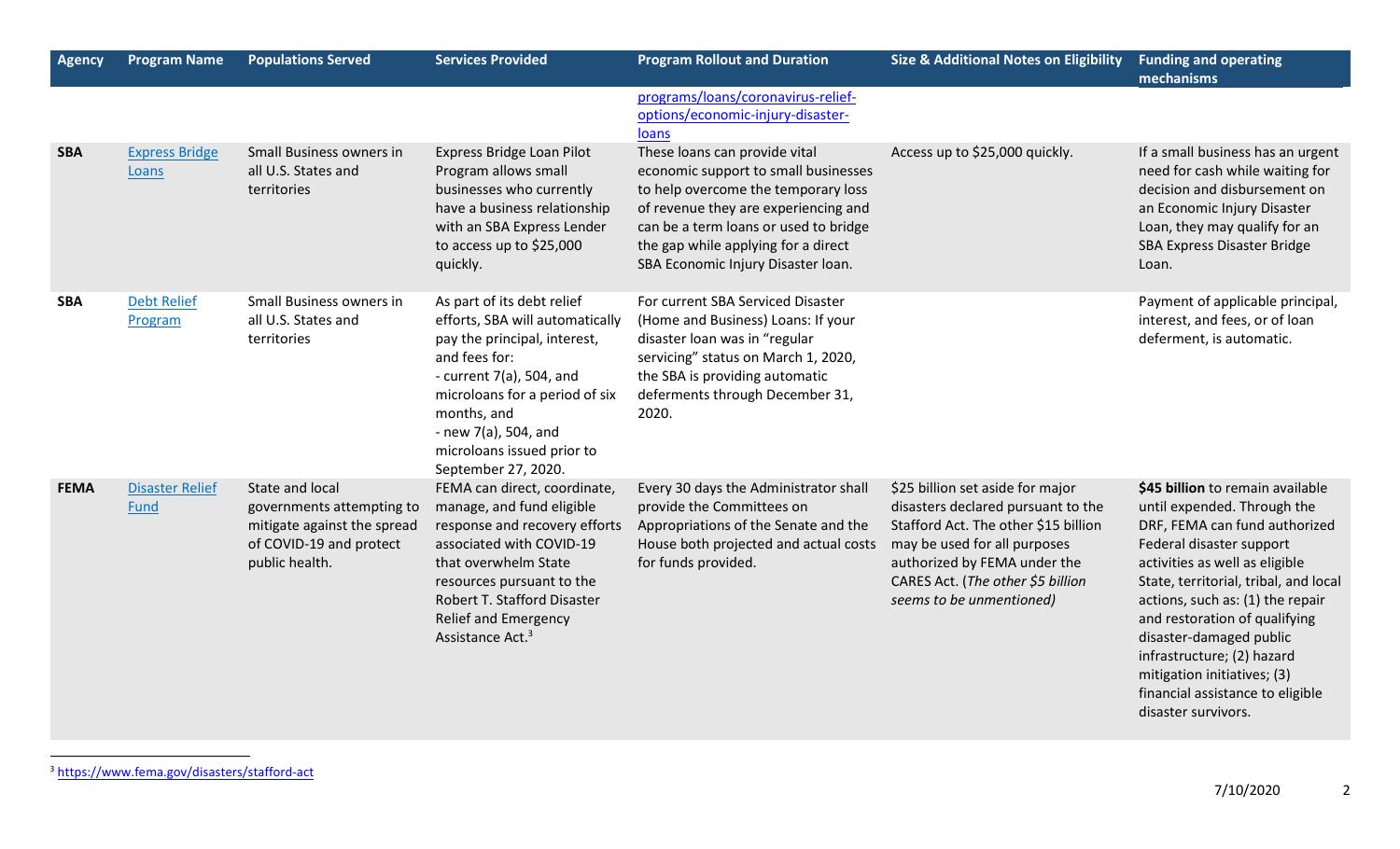| <b>Agency</b> | <b>Program Name</b>                                    | <b>Populations Served</b>                                                                                                                                                  | <b>Services Provided</b>                                                                                                                                                                                                                                                                                                                                                                                                                                                                                                                | <b>Program Rollout and Duration</b>                                                                                                                                                                                                                                                                                                                                                                                                                                                                                                                                                                                                                                                                                     | <b>Size &amp; Additional Notes on Eligibility</b>                                                                                                                                                                                                                                                                                                                                       | <b>Funding and operating</b><br>mechanisms                                                                                                                                                                                                                                                                                                                                                  |
|---------------|--------------------------------------------------------|----------------------------------------------------------------------------------------------------------------------------------------------------------------------------|-----------------------------------------------------------------------------------------------------------------------------------------------------------------------------------------------------------------------------------------------------------------------------------------------------------------------------------------------------------------------------------------------------------------------------------------------------------------------------------------------------------------------------------------|-------------------------------------------------------------------------------------------------------------------------------------------------------------------------------------------------------------------------------------------------------------------------------------------------------------------------------------------------------------------------------------------------------------------------------------------------------------------------------------------------------------------------------------------------------------------------------------------------------------------------------------------------------------------------------------------------------------------------|-----------------------------------------------------------------------------------------------------------------------------------------------------------------------------------------------------------------------------------------------------------------------------------------------------------------------------------------------------------------------------------------|---------------------------------------------------------------------------------------------------------------------------------------------------------------------------------------------------------------------------------------------------------------------------------------------------------------------------------------------------------------------------------------------|
| <b>FEMA</b>   | <b>Public</b><br>Assistance<br>Program                 | State, territorial, tribal, and<br>local government entities<br>and certain private non-<br>profit organizations are<br>eligible to apply for <b>Public</b><br>Assistance. | Under the COVID-19<br><b>Emergency Declaration</b><br>described above, FEMA may<br>provide assistance for<br>emergency protective<br>measures including, but not<br>limited to: Management,<br>control and reduction of<br>immediate threats to public<br>health and safety, Emergency<br>medical care, Medical<br>sheltering, and Purchase and<br>distribution of food, provided<br>they are not funded by the<br>HHS/CDC or other federal<br>agency. Final reimbursement<br>determinations will be<br>coordinated by HHS and<br>FEMA. | Consistent with the President's<br>national emergency declaration for<br>the coronavirus (COVID-<br>19) pandemic on March 13, 2020,<br>FEMA urges officials to, without delay,<br>take appropriate actions that are<br>necessary to protect public health and<br>safety pursuant to public health<br>guidance and conditions and<br>capabilities in their jurisdictions.<br>FEMA provides the following guidance<br>on the types of emergency protective<br>measures that may be eligible under<br>FEMA's Public Assistance Program in<br>accordance with the COVID-19<br>Emergency Declaration in order to<br>ensure that resource constraints do<br>not inhibit efforts to respond to this<br>unprecedented disaster. | President Trump declared a national<br>emergency under Section 501(b) of<br>the Stafford Act on March 13 in wake<br>of the ongoing COVID-19 pandemic.<br>State, territorial, tribal, and local<br>government entities and certain<br>private non-profit organizations are<br>eligible to apply for Public<br>Assistance. FEMA will not duplicate<br>any assistance provided by HHS/CDC. | FEMA assistance will be<br>provided at a 75 percent federal<br>cost share. This assistance will<br>require execution of a FEMA-<br>State/Tribal/Territory<br>Agreement, as appropriate, and<br>execution of an applicable<br>emergency plan. Local<br>governments and other eligible<br>PA applicants will apply through<br>their respective state, tribal or<br>territorial jurisdictions. |
| <b>FEMA</b>   | <b>Emergency Food</b><br>and Shelter<br>Program (EFSP) | American families in<br>sudden economic crisis.                                                                                                                            | Shelter, food and supportive<br>services to individuals and<br>families in sudden economic<br>crisis.                                                                                                                                                                                                                                                                                                                                                                                                                                   | EFSP was established to supplement<br>and expand the ongoing work of local<br>social service organizations, both<br>nonprofit and governmental.<br>Accordingly, EFSP funding is open to<br>all organizations helping hungry and<br>homeless people, as well as<br>organizations that support those at<br>risk of becoming hungry or homeless<br>due to economic hardships <sup>4</sup>                                                                                                                                                                                                                                                                                                                                  | \$200 million allocation to program<br>account. Nonprofit and<br>governmental service organizations<br>in U.S. states and territories                                                                                                                                                                                                                                                   | Unlike FEMA's disaster<br>assistance programs authorized<br>under the Stafford Act, EFSP is<br>authorized by the McKinney-<br>Vento Homeless Assistance Act<br>of 1987 (PL 100-77).                                                                                                                                                                                                         |

<sup>4</sup> <https://www.fema.gov/news-release/20200726/fema-announces-supplemental-funding-through-cares-act>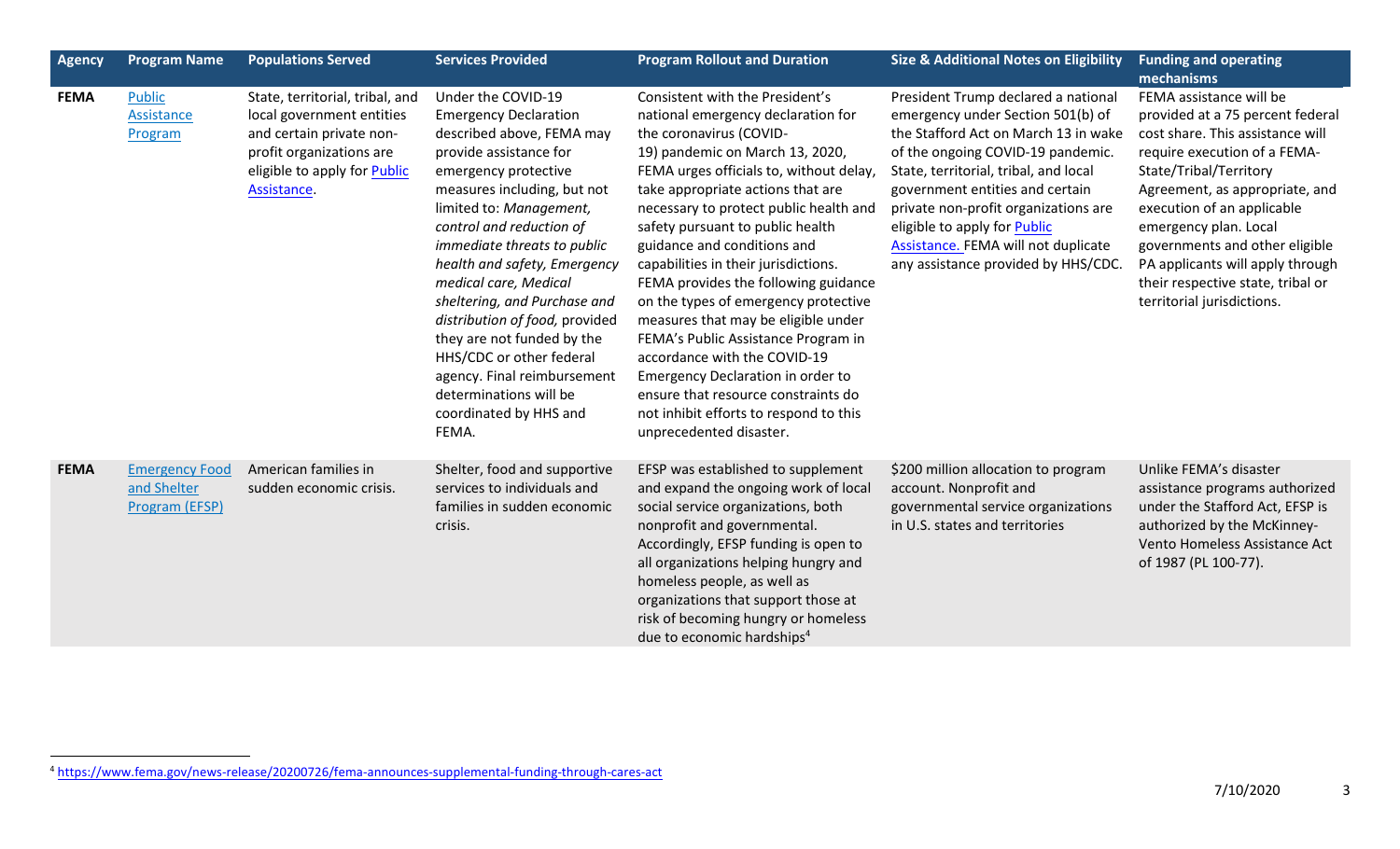| <b>Agency</b>   | <b>Program Name</b>                            | <b>Populations Served</b>                                                                                                                                                                                                                        | <b>Services Provided</b>                                                                                                                                                                                                                                                                                                                                                                                                                                                                                                             | <b>Program Rollout and Duration</b>                                                                                                                                                               | <b>Size &amp; Additional Notes on Eligibility</b>                                                                                                                                    | <b>Funding and operating</b><br>mechanisms                                                                                                                                                                                                                                                                                                                                                                                                                                                                  |
|-----------------|------------------------------------------------|--------------------------------------------------------------------------------------------------------------------------------------------------------------------------------------------------------------------------------------------------|--------------------------------------------------------------------------------------------------------------------------------------------------------------------------------------------------------------------------------------------------------------------------------------------------------------------------------------------------------------------------------------------------------------------------------------------------------------------------------------------------------------------------------------|---------------------------------------------------------------------------------------------------------------------------------------------------------------------------------------------------|--------------------------------------------------------------------------------------------------------------------------------------------------------------------------------------|-------------------------------------------------------------------------------------------------------------------------------------------------------------------------------------------------------------------------------------------------------------------------------------------------------------------------------------------------------------------------------------------------------------------------------------------------------------------------------------------------------------|
| <b>Treasury</b> | Unemployment<br>Insurance<br><b>Provisions</b> | Temporary expansion of<br>unemployment. Covers<br>self-employed, gig workers,<br>independent contractors;<br>partially offsets<br>unemployment costs for<br>employees of governments<br>and nonprofits.                                          | Makes benefits more<br>generous by adding a<br>\$600/week across-the-board<br>payment increase through<br>the end of July.                                                                                                                                                                                                                                                                                                                                                                                                           | For those who need extra assistance<br>the bill provides an additional 13<br>weeks of benefits beyond what states<br>typically allow.                                                             | \$250 billion to expand<br>unemployment benefits. Individuals<br>in U.S. states and territories.                                                                                     | The expansion in unemployment<br>benefits expires at the end of<br>2020 in recognition of the<br>temporary nature of this<br>challenge.                                                                                                                                                                                                                                                                                                                                                                     |
| <b>Treasury</b> | <b>The Coronavirus</b><br><b>Relief Fund</b>   | States, Tribal governments,<br>and units of local<br>governments with a<br>population above 500,000                                                                                                                                              | The CARES Act requires that<br>the payments from the<br>Coronavirus Relief Fund only<br>be used to cover expenses<br>that $-$ (1) are necessary<br>expenditures incurred due to<br>the public health emergency<br>created by COVID-19. (2)<br>were not accounted for in the<br>budget most recently<br>approved as of March 27,<br>2020 (the date of enactment<br>of the CARES Act) for the<br>State or government; and<br>(3) were incurred during the<br>period that begins on March<br>1, 2020, and ends on<br>December 30, 2020. | The legislation specifies that within 30<br>days of passage the funds will be<br>released to states based on their<br>relative populations, with each state<br>receiving at least \$1.25 billion. | \$150 billion fund. U.S. states and<br>territories.<br>Additional information on eligible<br>uses of Fund disbursements by<br>governments will be posted as it<br>becomes available. | Funds will be released to states<br>based on their relative<br>populations, with each state<br>receiving at least \$1.25 billion.<br>A local government must have a<br>population above 500,000 to<br>qualify.<br>\$3 billion for making payment to<br>the District of Columbia, the<br>Commonwealth of Puerto Rico,<br>the United States Virgin Islands,<br>Guam, the Commonwealth of<br>the Northern Mariana Islands,<br>and American Samoa.<br>\$8 billion for making payments<br>to Tribal governments. |
| <b>IRS</b>      | Economic<br>Impact<br>Payments                 | Tax filers with adjusted<br>gross income up to \$75,000<br>for individuals and up to<br>\$150,000 for married<br>couples filing joint returns<br>will receive the full<br>payment. For filers with<br>income above those<br>amounts, the payment | Direct payment.                                                                                                                                                                                                                                                                                                                                                                                                                                                                                                                      | One-time payment for eligible<br>citizens.                                                                                                                                                        | Up to \$1,200 for single filers. Up to<br>\$2,400 for joint filers. Individuals in<br>U.S. states and territories.                                                                   | The payments will be<br>administered by the Internal<br>Revenue Service (IRS) and<br>function as a federally<br>refundable tax credit. The<br>payment is not includible in<br>gross income. A payment also<br>will not affect a household's or<br>individual's income for purposes<br>7/10/2020<br>4                                                                                                                                                                                                        |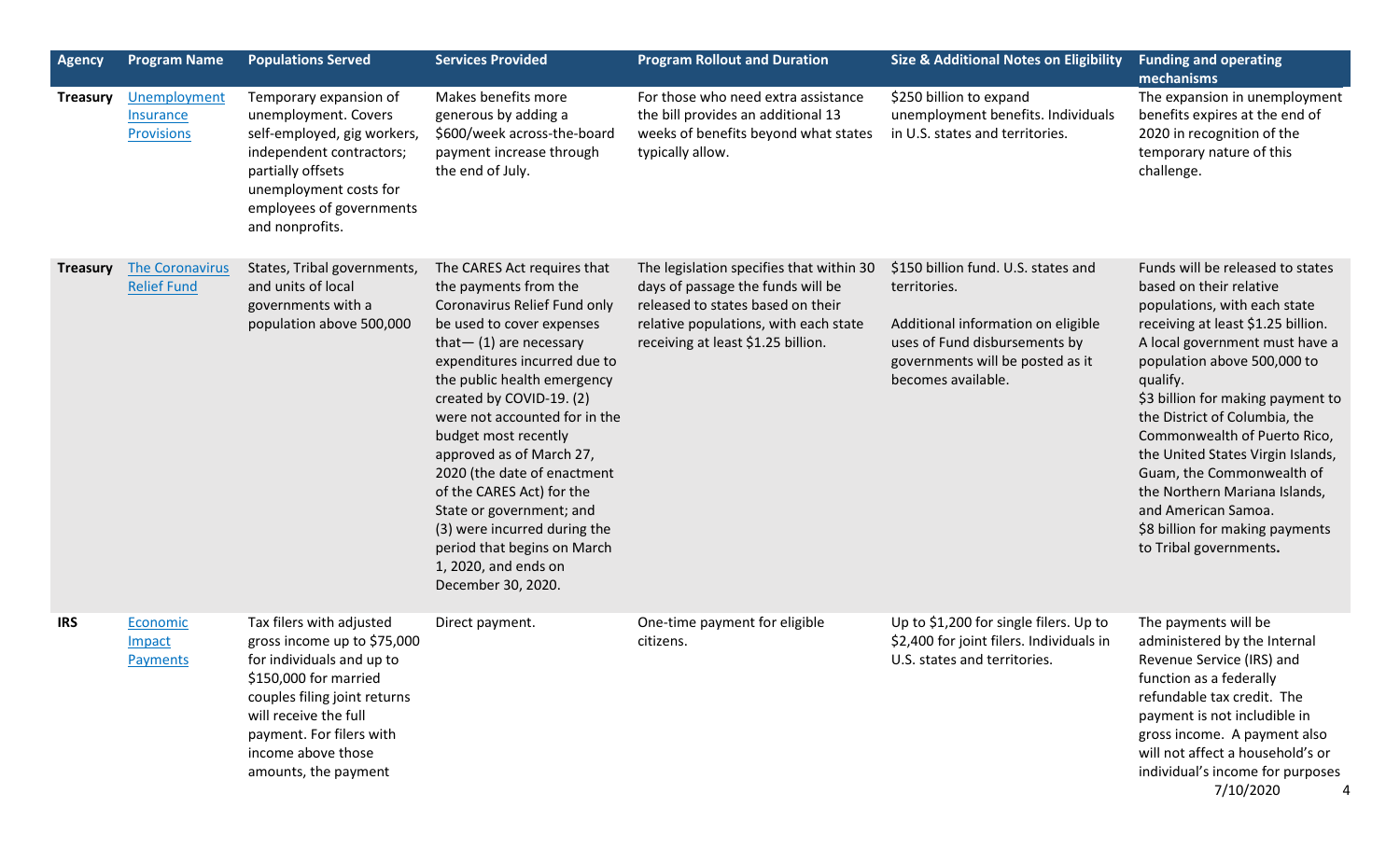| Agency      | <b>Program Name</b>                              | <b>Populations Served</b>                                                                                                                                                                                                                                                                                                                                                                                | <b>Services Provided</b>                                                                                                                                                                                                                                                                                     | <b>Program Rollout and Duration</b>                                                                                                                                                                                                                                                                                                                                                                     | <b>Size &amp; Additional Notes on Eligibility</b>                                                                                                                                                                                                                                                                                                                                             | <b>Funding and operating</b>                                                                                                                           |
|-------------|--------------------------------------------------|----------------------------------------------------------------------------------------------------------------------------------------------------------------------------------------------------------------------------------------------------------------------------------------------------------------------------------------------------------------------------------------------------------|--------------------------------------------------------------------------------------------------------------------------------------------------------------------------------------------------------------------------------------------------------------------------------------------------------------|---------------------------------------------------------------------------------------------------------------------------------------------------------------------------------------------------------------------------------------------------------------------------------------------------------------------------------------------------------------------------------------------------------|-----------------------------------------------------------------------------------------------------------------------------------------------------------------------------------------------------------------------------------------------------------------------------------------------------------------------------------------------------------------------------------------------|--------------------------------------------------------------------------------------------------------------------------------------------------------|
|             |                                                  | amount is reduced by \$5<br>for each \$100 above the<br>\$75,000/\$150,000<br>thresholds. Single filers<br>with income exceeding<br>\$99,000 and \$198,000 for<br>joint filers with no children<br>are not eligible. Social<br>Security recipients and<br>railroad retirees who are<br>otherwise not required to<br>file a tax return are also<br>eligible and will not be<br>required to file a return. |                                                                                                                                                                                                                                                                                                              |                                                                                                                                                                                                                                                                                                                                                                                                         |                                                                                                                                                                                                                                                                                                                                                                                               | mechanisms<br>of determining eligibility for<br>federal government assistance<br>or benefit programs                                                   |
| <b>USDA</b> | Commodity<br>Supplemental<br><b>Food Program</b> | Through CSFP, USDA<br>distributes both food and<br>administrative funds to<br>participating states and<br><b>Indian Tribal Organizations</b><br>(ITOS).                                                                                                                                                                                                                                                  | The Commodity<br><b>Supplemental Food Program</b><br>(CSFP) works to improve the<br>health of low-income elderly<br>persons at least 60 years of<br>age by supplementing their<br>diets with nutritious USDA<br>Foods.                                                                                       | Sec 1101. (g) AVAILABILITY OF<br>COMMODITIES. - During fiscal year<br>2020, the Secretary of Agriculture<br>may purchase commodities for<br>emergency distribution in any area of<br>the United States during a public<br>health emergency designation. (i)<br>FUNDING.-There are hereby<br>appropriated to the Secretary of<br>Agriculture such amounts as are<br>necessary to carry out this section. | Through CSFP, USDA distributes both<br>food and administrative funds to<br>participating states and Indian Tribal<br>Organizations (ITOs).                                                                                                                                                                                                                                                    | \$450 million to Commodity<br>Assistance Program, \$150<br>million of which may be used for<br>distribution.                                           |
| <b>USDA</b> | <b>Child Nutrition</b><br>Programs               | Children from low-income<br>families (at or below 130%<br>of the Federal Poverty<br>Level (FPL), or \$31,590 for<br>a family of four in school<br>year 2016 - 2017) are<br>eligible for free meals.<br>Those with incomes up to<br>185% of the FPL are eligible<br>for reduced price meals.                                                                                                              | Child nutrition programs help<br>to ensure that children have<br>access to nutrition meals and<br>snacks in schools, summer<br>programs, childcare centers<br>and homes, and afterschool<br>programs. FNS also issued<br>guidance on meal delivery<br>using existing authorities in<br>summer meal programs. | Waiver authority for existing program.                                                                                                                                                                                                                                                                                                                                                                  | For Congregate Meal Waivers, FNS<br>has approved waivers from all 50<br>states, DC, Guam, Puerto Rico, and<br>the Virgin Islands, enabling Summer<br>Food Service Program (SFSP) and<br>National School Lunch Program<br>Seamless Summer Option (SSO)<br>sponsors to serve meals in a non-<br>congregate setting and at school<br>sites during school closures related<br>to the coronavirus. | \$8.8 billion. Pandemic EBT-<br>Supplemental EBT allotments in<br>FY2020 for the value of school<br>meals for each eligible child in<br>the household. |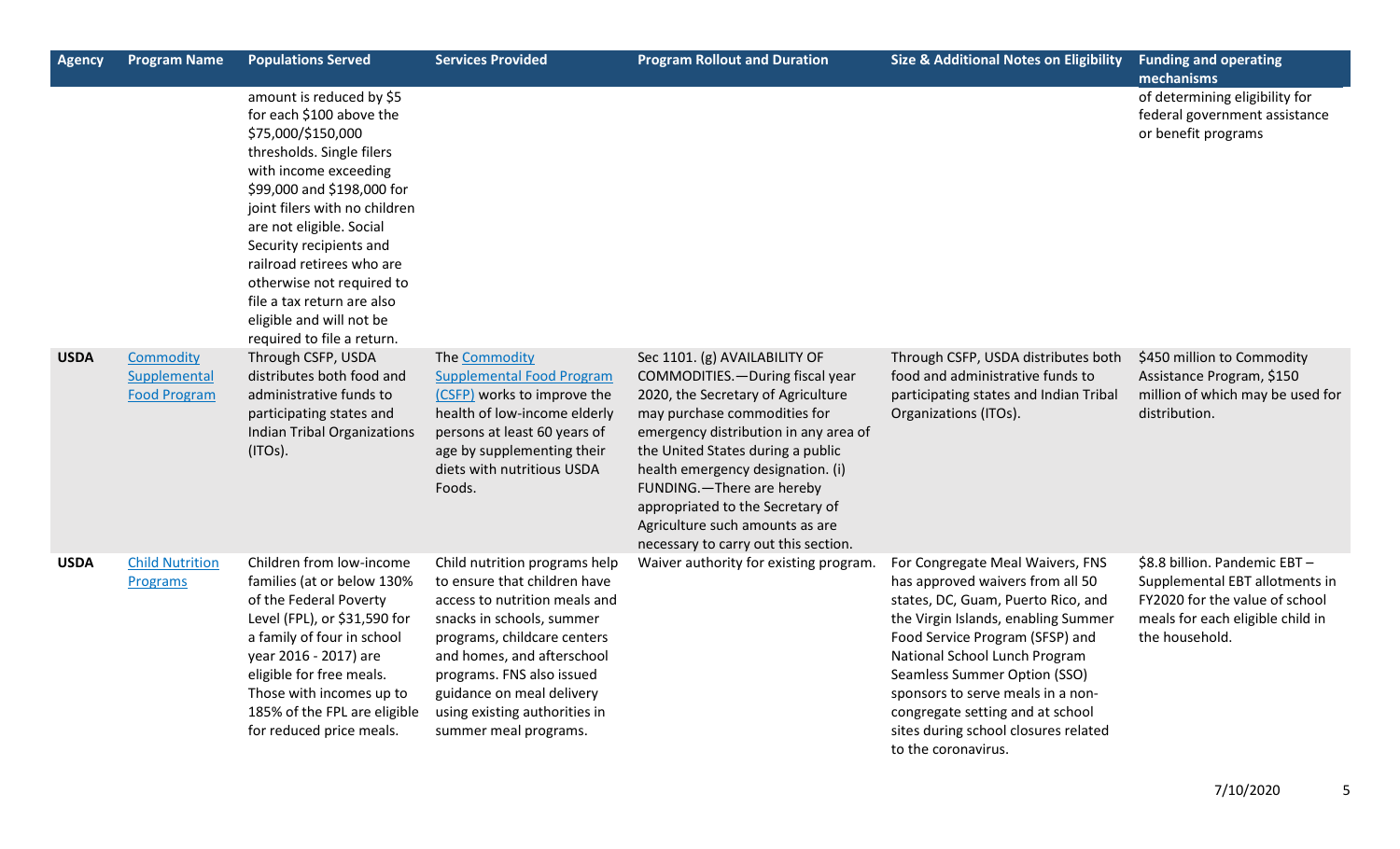| <b>Agency</b> | <b>Program Name</b>                                                                  | <b>Populations Served</b>                                                                                                                                                                                                                                                                                                                                                                                                                           | <b>Services Provided</b>                                                                                                                                                                                                                                                                                                                                                                                      | <b>Program Rollout and Duration</b>                                                                                                                                                                                                                                                                                                                                                                                         | <b>Size &amp; Additional Notes on Eligibility</b>                                                                                                                                                                                                                                    | <b>Funding and operating</b><br>mechanisms                                                                                                                                                                                                                                                                                         |
|---------------|--------------------------------------------------------------------------------------|-----------------------------------------------------------------------------------------------------------------------------------------------------------------------------------------------------------------------------------------------------------------------------------------------------------------------------------------------------------------------------------------------------------------------------------------------------|---------------------------------------------------------------------------------------------------------------------------------------------------------------------------------------------------------------------------------------------------------------------------------------------------------------------------------------------------------------------------------------------------------------|-----------------------------------------------------------------------------------------------------------------------------------------------------------------------------------------------------------------------------------------------------------------------------------------------------------------------------------------------------------------------------------------------------------------------------|--------------------------------------------------------------------------------------------------------------------------------------------------------------------------------------------------------------------------------------------------------------------------------------|------------------------------------------------------------------------------------------------------------------------------------------------------------------------------------------------------------------------------------------------------------------------------------------------------------------------------------|
| <b>USDA</b>   | Supplemental<br><b>Nutrition for</b><br>Women, Infants<br>and Children<br>(WIC)      | The WIC target population<br>are low-income,<br>nutritionally at risk:<br>- Pregnant women<br>(through pregnancy and up<br>to 6 weeks after birth or<br>after pregnancy ends).<br>- Breastfeeding women (up<br>to infant's 1st birthday)<br>- Non breastfeeding<br>postpartum women (up to<br>6 months after the birth of<br>an infant or after<br>pregnancy ends)<br>- Infants (up to 1st<br>birthday).<br>- Children up to their 5th<br>birthday. | The Special Supplemental<br><b>Nutrition Program for</b><br>Women, Infants, and Children<br>(WIC) provides federal grants<br>to states for supplemental<br>foods, health care referrals,<br>and nutrition education for<br>low-income pregnant,<br>breastfeeding, and non-<br>breastfeeding postpartum<br>women, and to infants and<br>children up to age five who<br>are found to be at nutritional<br>risk. | WIC is not an entitlement program as<br>Congress does not set aside funds to<br>allow every eligible individual to<br>participate in the program. WIC is a<br>Federal grant program for which<br>Congress authorizes a specific amount<br>of funds each year for the program.<br>WIC is administered at the Federal<br>level by FNS, and by 90 WIC state<br>agencies, through approximately<br>47,000 authorized retailers. | WIC operates through 1,900 local<br>agencies in 10,000 clinic sites, in 50<br>State health departments, 34 Indian<br>Tribal Organizations, the District of<br>Columbia, and five territories<br>(Northern Mariana, American<br>Samoa, Guam, Puerto Rico, and the<br>Virgin Islands). | The Families First Coronavirus<br>Response Act provided the WIC<br>Program with \$500 million to<br>remain available through Sept.<br>30, 2021 for increases in<br>program participation. FNS will<br>work with state to ensure<br>funding is available to state<br>agencies that require additional<br>funds based on enrollment. |
| <b>USDA</b>   | <b>Nutrition</b><br><b>Assistance Block</b><br><b>Grant to</b><br><b>Territories</b> | Low-income individuals<br>and families are eligible for<br>benefits as determined by<br>each Territory.                                                                                                                                                                                                                                                                                                                                             | The NABG Provides food<br>assistance to low-income<br>households in the U.S.<br>Territories of the<br>Commonwealth of Puerto<br>Rico, American Samoa, and<br>the Commonwealth of the<br>Northern Mariana Islands, in<br>lieu of operating a<br><b>Supplemental Nutrition</b><br>Assistance Program (SNAP).                                                                                                    | With the authority granted them via<br>the block grants, the U.S. territories<br>establish eligibility and benefit levels<br>for their nutrition assistance<br>programs.                                                                                                                                                                                                                                                    | \$200 million U.S. Territories of the<br>Commonwealth of Puerto Rico,<br>American Samoa, and the<br>Commonwealth of the Northern<br>Mariana Islands                                                                                                                                  | \$200 million for PR, CNMI, AS.                                                                                                                                                                                                                                                                                                    |
| <b>USDA</b>   | <b>Disaster</b><br>Household<br><b>Distribution</b>                                  | USDA has approved<br>targeted DHD programs for<br>the following states and<br><b>Indian Tribal Organizations</b><br>(ITOS).                                                                                                                                                                                                                                                                                                                         | States and Tribes may apply<br>specific needs when<br>traditional channels of food<br>are unavailable and not being<br>replenished on a regular<br>basis.                                                                                                                                                                                                                                                     | Please check with the specific state or<br>for the DHD program to meet ITO for details on the DHD operation                                                                                                                                                                                                                                                                                                                 | USDA has approved targeted DHD<br>programs for the following states<br>and Indian Tribal Organizations<br>(ITOS).                                                                                                                                                                    | Please check with the specific<br>state or ITO for details on the<br>DHD operation                                                                                                                                                                                                                                                 |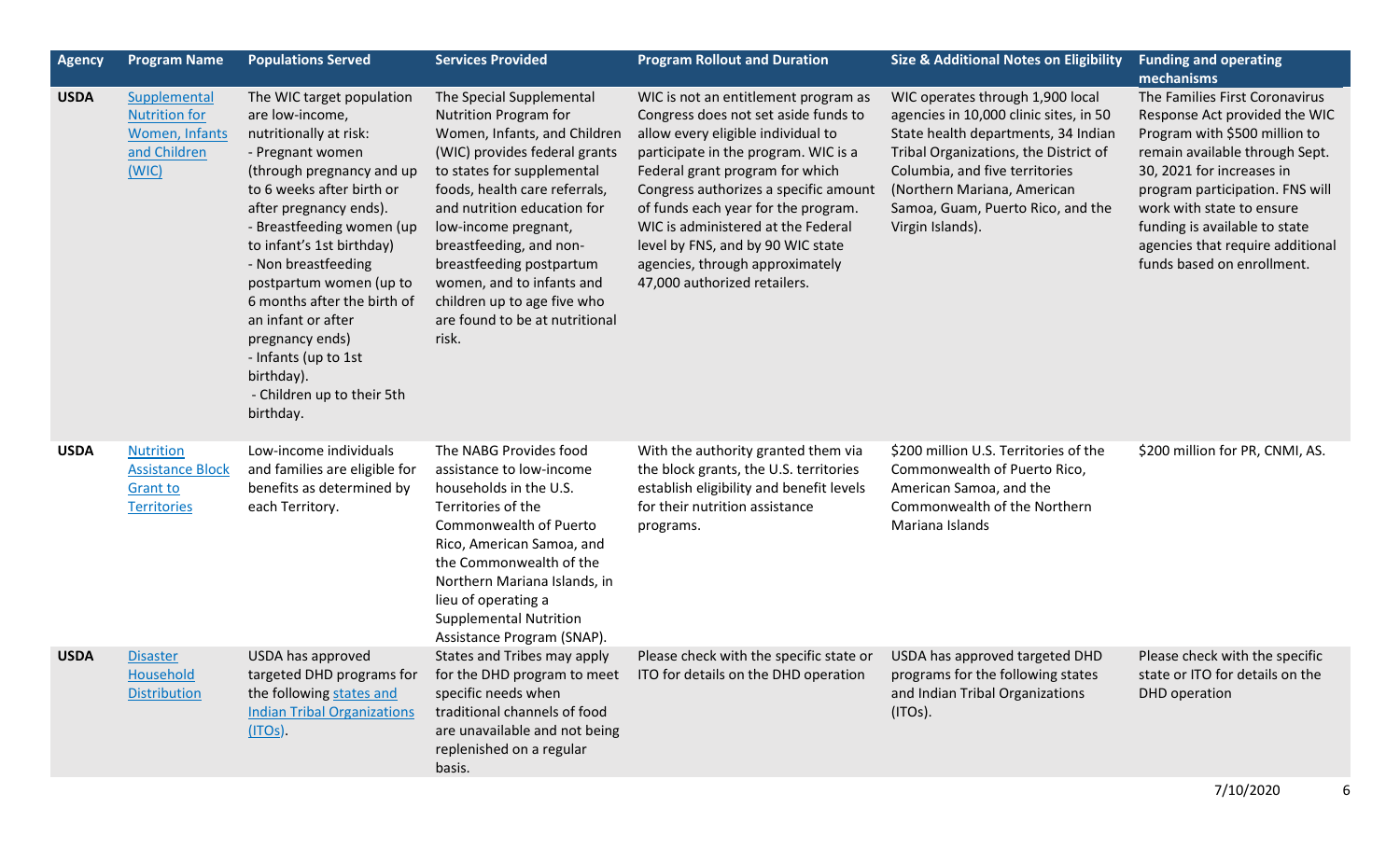| Agency      | <b>Program Name</b>                                | <b>Populations Served</b>                                                                                                                                                                                                                  | <b>Services Provided</b>                                                                                                                                                                                                | <b>Program Rollout and Duration</b>                                                                                                                                                                                                        | <b>Size &amp; Additional Notes on Eligibility</b>                                                                                                                                                                       | <b>Funding and operating</b><br>mechanisms                                                                                                                                                                                                                                                                                                                                                                                                                                                                                                                                                                                                                                                                                                                                                                                                                   |
|-------------|----------------------------------------------------|--------------------------------------------------------------------------------------------------------------------------------------------------------------------------------------------------------------------------------------------|-------------------------------------------------------------------------------------------------------------------------------------------------------------------------------------------------------------------------|--------------------------------------------------------------------------------------------------------------------------------------------------------------------------------------------------------------------------------------------|-------------------------------------------------------------------------------------------------------------------------------------------------------------------------------------------------------------------------|--------------------------------------------------------------------------------------------------------------------------------------------------------------------------------------------------------------------------------------------------------------------------------------------------------------------------------------------------------------------------------------------------------------------------------------------------------------------------------------------------------------------------------------------------------------------------------------------------------------------------------------------------------------------------------------------------------------------------------------------------------------------------------------------------------------------------------------------------------------|
| <b>USDA</b> | <b>Summer Food</b><br><b>Service Program</b>       | <b>Summer Food Service</b><br>Program (SFSP) and<br><b>National School Lunch</b><br>Program Seamless Summer<br>Option (SSO) to serve<br>meals in non-congregate<br>setting and at school sites<br>during COVID-related<br>school closures. | The U.S. Department of<br>Agriculture's (USDA) Summer<br>Food Service Program (SFSP),<br>also known as the Summer<br>Meals Program, provides kids<br>and teens in low-income<br>areas free meals when school<br>is out. | The SFSP reimburses providers who<br>serve free healthy meals to children<br>and teens in low-income areas during<br>the summer months when school is<br>not in session.                                                                   | The SFSP serves children and teens<br>age 18 and younger. Serve meals in<br>non-congregate setting and at school<br>sites during COVID-related school<br>closures.                                                      | There are three main players<br>involved: State agencies,<br>sponsors, and sites.<br>- State agencies administer the<br>program and communicate with<br>USDA.<br>- Sponsors enter into<br>agreements with State agencies<br>to run the program. Schools,<br>local government agencies,<br>camps, faith-based and other<br>non-profit community<br>organizations that can manage a<br>food service program may be<br>SFSP sponsors. Sponsors get<br>reimbursed by the Program and<br>may manage multiple sites.<br>- Sites are places in the<br>community where children<br>receive meals in a safe and<br>supervised environment. Sites<br>may be in a variety of settings,<br>including schools, parks,<br>community centers, health<br>clinics, hospitals, apartment<br>complexes, churches, and<br>migrant centers. Sites work<br>directly with sponsors. |
| <b>USDA</b> | The Emergency<br><b>Food Assistance</b><br>Program | The Emergency Food<br>Assistance Program<br>(TEFAP) is a federal<br>program that helps<br>supplement the diets of<br>low-income Americans,<br>including elderly people, by<br>providing them with                                          | Through TEFAP, the U.S.<br>Department of Agriculture<br>(USDA) purchases a variety of<br>nutritious, high-quality USDA<br>Foods, and makes those<br>foods available to State<br>Distributing Agencies.                  | States provide the food to local<br>agencies that they have selected,<br>usually food banks, which in turn<br>distribute the food to<br>local organizations, such as soup<br>kitchens and food pantries that<br>directly serve the public. | The amount of food each state<br>receives out of the total amount of<br>food provided is based on the<br>number of unemployed persons and<br>the number of people with incomes<br>below the poverty level in the state. | State agencies may adjust The<br><b>Emergency Food Assistance</b><br>Program (TEFAP) income<br>eligibility guidelines to expand<br>participation at any time; can<br>consider categorical income<br>eligibility (e.g. all SNAP and WIC<br>participants).                                                                                                                                                                                                                                                                                                                                                                                                                                                                                                                                                                                                     |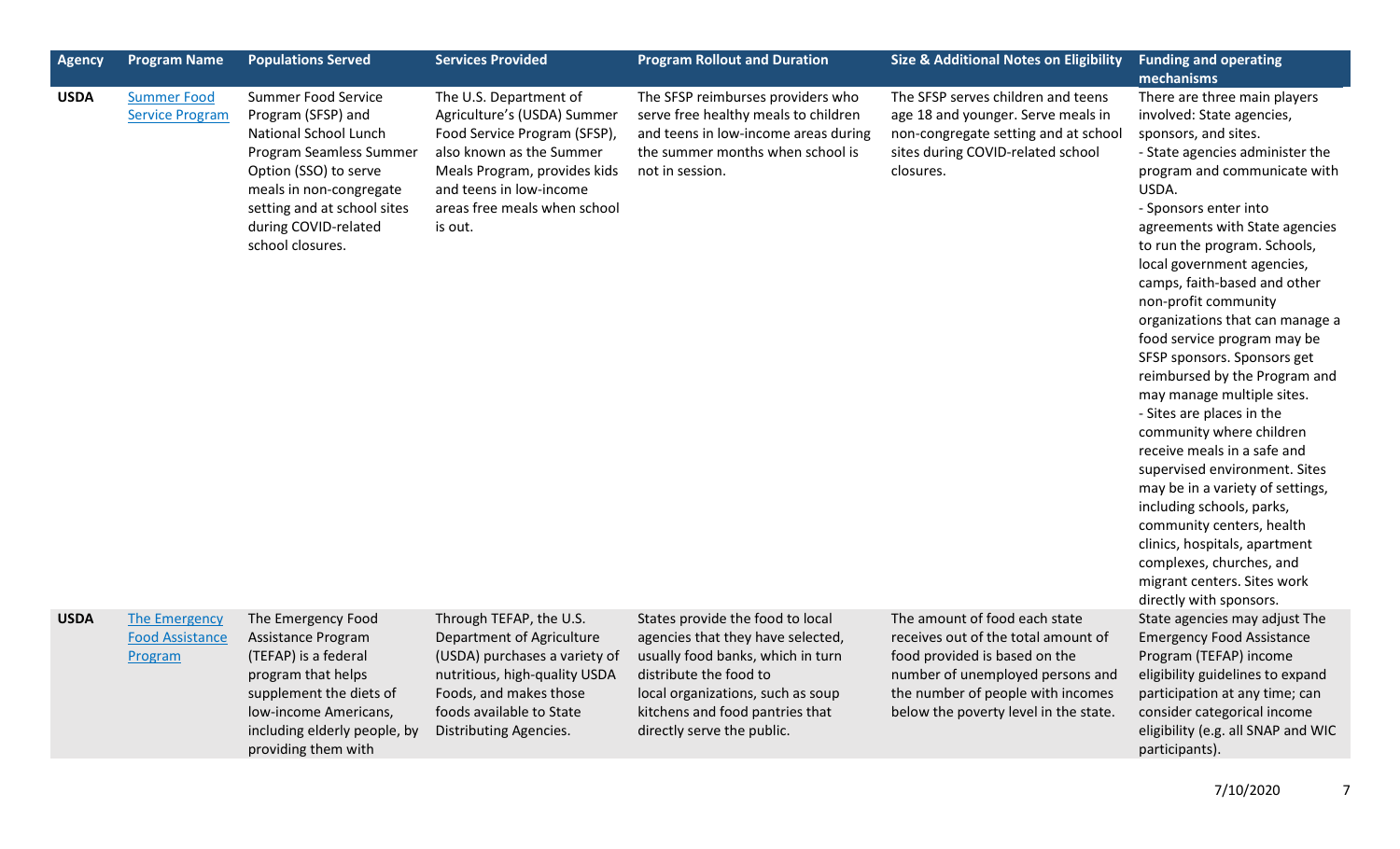| <b>Agency</b> | <b>Program Name</b>                                                                                | <b>Populations Served</b>                                                                                                                                                                                                                                                                                                                                                                                   | <b>Services Provided</b>                                                                                                                                              | <b>Program Rollout and Duration</b>                                     | <b>Size &amp; Additional Notes on Eligibility</b>                                                                                                                                                                                                                                                                                                                                                                                                                                                                                                                                                                              | <b>Funding and operating</b><br>mechanisms                                                                                                                                                                                                                                                                            |
|---------------|----------------------------------------------------------------------------------------------------|-------------------------------------------------------------------------------------------------------------------------------------------------------------------------------------------------------------------------------------------------------------------------------------------------------------------------------------------------------------------------------------------------------------|-----------------------------------------------------------------------------------------------------------------------------------------------------------------------|-------------------------------------------------------------------------|--------------------------------------------------------------------------------------------------------------------------------------------------------------------------------------------------------------------------------------------------------------------------------------------------------------------------------------------------------------------------------------------------------------------------------------------------------------------------------------------------------------------------------------------------------------------------------------------------------------------------------|-----------------------------------------------------------------------------------------------------------------------------------------------------------------------------------------------------------------------------------------------------------------------------------------------------------------------|
|               |                                                                                                    | emergency food assistance<br>at no cost.                                                                                                                                                                                                                                                                                                                                                                    |                                                                                                                                                                       |                                                                         |                                                                                                                                                                                                                                                                                                                                                                                                                                                                                                                                                                                                                                |                                                                                                                                                                                                                                                                                                                       |
| <b>USDA</b>   | <b>Pandemic EBT</b>                                                                                | As a result of the Families<br>First Coronavirus Response<br>Act of 2020, children who<br>would receive free or<br>reduced-price meals if not<br>for school closures are<br>eligible to receive<br>assistance under this<br>provision. USDA is<br>providing guidance to state<br>agencies on plan<br>requirements in order to<br>receive approval.                                                          | Temporary emergency<br>standards of eligibility and<br>levels of benefits for free or<br>reduced-price meals.                                                         | Waiver of existing requirements is<br>provided upon request.            | State agencies may submit plans in<br>any case in which a school is closed<br>for at least 5 consecutive days during<br>a public health emergency<br>designation during which the school<br>would otherwise be in session.                                                                                                                                                                                                                                                                                                                                                                                                     | Secretary has authority to<br>approve state agency plans for<br>temporary emergency standards<br>of eligibility and levels of<br>benefits under the Food and<br>Nutrition Act of 2008. Children<br>eligible for free or reduced-price<br>meals if not for the school<br>closure are eligible under this<br>provision. |
| <b>USDA</b>   | Supplemental<br><b>Nutrition</b><br>Assistance<br>Program<br><b>Emergency</b><br><b>Allotments</b> | USDA has granted waivers<br>to all states, allowing for<br>the issuance of emergency<br>allotments (supplements)<br>based on a public health<br>emergency declaration by<br>the Secretary of Health and<br>Human Services under<br>section 319 of the Public<br><b>Health Service Act related</b><br>to an outbreak of COVID-19<br>when a state has also<br>issued an emergency or<br>disaster declaration. | SNAP provides nutrition<br>benefits to supplement the<br>food budget of needy families<br>so they can purchase healthy<br>food and move towards self-<br>sufficiency. | Waiver of existing program<br>requirements is provided upon<br>request. | Options for plan adjustments include<br>a number of approaches to easing<br>states' workload to facilitate<br>processing the large number of new<br>applications expected. For example,<br>USDA has already allowed states to<br>extend certification periods and take<br>other measures to keep current<br>participants from having their cases<br>closed when they cannot conduct<br>business online or remotely. USDA<br>also has allowed states to modify<br>their application processes to<br>streamline operations, for example<br>by reducing interview requirements<br>and adapting telephone signature<br>procedures. | The Act allows USDA to approve<br>state plans to adjust their SNAP<br>operations and procedures to<br>help states manage their<br>workload under current<br>conditions.                                                                                                                                               |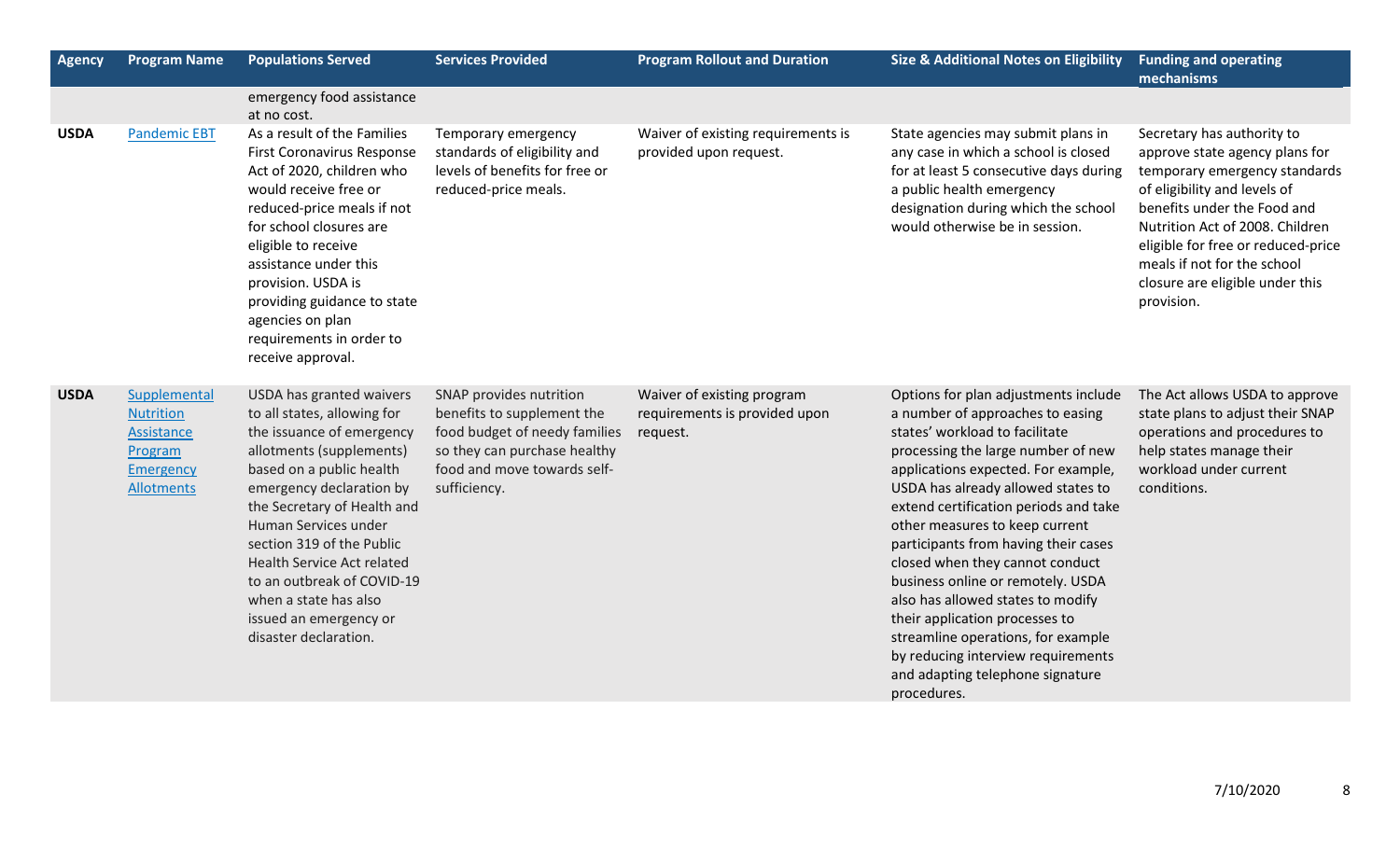| <b>Agency</b> | <b>Program Name</b>                                               | <b>Populations Served</b>                                                                                                                                                                                                                                                          | <b>Services Provided</b>                                                                                                                                                                                                                                                                                                                                                                                                                         | <b>Program Rollout and Duration</b>                                                                                                                                                                                                                                                                                                                                                           | <b>Size &amp; Additional Notes on Eligibility</b>                                                                                                                                                                                                                                        | <b>Funding and operating</b><br>mechanisms                                                                                                                                                                                                                                                                                                                                      |
|---------------|-------------------------------------------------------------------|------------------------------------------------------------------------------------------------------------------------------------------------------------------------------------------------------------------------------------------------------------------------------------|--------------------------------------------------------------------------------------------------------------------------------------------------------------------------------------------------------------------------------------------------------------------------------------------------------------------------------------------------------------------------------------------------------------------------------------------------|-----------------------------------------------------------------------------------------------------------------------------------------------------------------------------------------------------------------------------------------------------------------------------------------------------------------------------------------------------------------------------------------------|------------------------------------------------------------------------------------------------------------------------------------------------------------------------------------------------------------------------------------------------------------------------------------------|---------------------------------------------------------------------------------------------------------------------------------------------------------------------------------------------------------------------------------------------------------------------------------------------------------------------------------------------------------------------------------|
| <b>HHS</b>    | Community<br><b>Living Allocation</b>                             | Older adults in need of<br>meals.                                                                                                                                                                                                                                                  | These programs provide<br>meals to more than 2.4<br>million older adults each year,<br>both through home delivery<br>and in places like community<br>centers. The need for these<br>services, particularly home-<br>delivered and packaged<br>meals, has increased as<br>community measures to slow<br>transmission of COVID-19<br>have closed meal sites and<br>have left many family<br>caregivers unable to assist<br>their older loved ones. | Funding has been provided to states,<br>territories, and tribes for subsequent<br>allocation to local meal<br>providers. Grant amounts are<br>determined based on the population-<br>based formulas defined in the Older<br>Americans Act.                                                                                                                                                    |                                                                                                                                                                                                                                                                                          | \$250 million in grants from the<br><b>Administration for Community</b><br>Living (ACL) to help communities<br>provide meals for older adults.                                                                                                                                                                                                                                  |
| Labor         | <b>Dislocated</b><br><b>Worker Grants</b>                         | Workers laid off because of<br>impact from COVID-19.                                                                                                                                                                                                                               | Grants for temporary<br>employment and training<br>services, including<br>humanitarian assistance,<br>clean-up and mitigation<br>associated with the virus, and<br>job training for industries still<br>hiring during the health<br>emergency.                                                                                                                                                                                                   | Grants will be made in installments to<br>state and local workforce programs,<br>with the first 26 grants totaling \$131<br>million awarded on April 15, 2020.                                                                                                                                                                                                                                | States and other eligible entities may<br>also apply for Employment Recovery<br>DWGs to provide reemployment<br>services to eligible individuals                                                                                                                                         | \$345 million made available<br>through state and local<br>workforce programs.                                                                                                                                                                                                                                                                                                  |
| <b>EDA</b>    | Supplemental<br>Economic<br>Adjustment<br><b>Assistance (EAA)</b> | Government entities that<br>need coordinated, long-<br>term, regional, and<br>strategic responses to<br>economic recovery,<br>particularly due to budget<br>shortfalls as a result of the<br>coronavirus because of<br>declining revenues and<br>increased demand for<br>services. | Assistance supports the<br>ability to return economic<br>and business activities to a<br>healthy state. Assisted<br>activities can enhance a<br>community or region's ability<br>to anticipate, withstand and<br>recover from future<br>disruptions to its economic<br>base.                                                                                                                                                                     | Eligible applicants include EDA-<br>designated Economic Development<br>Districts (EDDs); Indian tribes or a<br>consortium of Indian tribes; states<br>and local governments; institutions of<br>higher education or a consortium of<br>institutions; and nonprofit<br>organizations acting in cooperation<br>with officials of a political subdivision<br>of a state (42 U.S.C. §3122(4)(a)). | Provides funding in in regions<br>experiencing severe economic<br>dislocations. Non-Federal cost share<br>in the non-disaster <b>EAA</b> program can<br>be 20-50% (42 U.S.C. §3144). EAA<br>grants for disaster may require lower<br>or no non-Federal cost share. (42<br>U.S.C. §3233). | The CARES Act provides \$1.5<br>billion in disaster economic<br>recovery funding for the EAA<br>program. Eligible activities<br>include construction and non-<br>construction activities (e.g.,<br>infrastructure, design and<br>engineering, technical<br>assistance, economic recovery<br>strategies, and capitalization or<br>re-capitalization of Revolving<br>Loan Funds). |